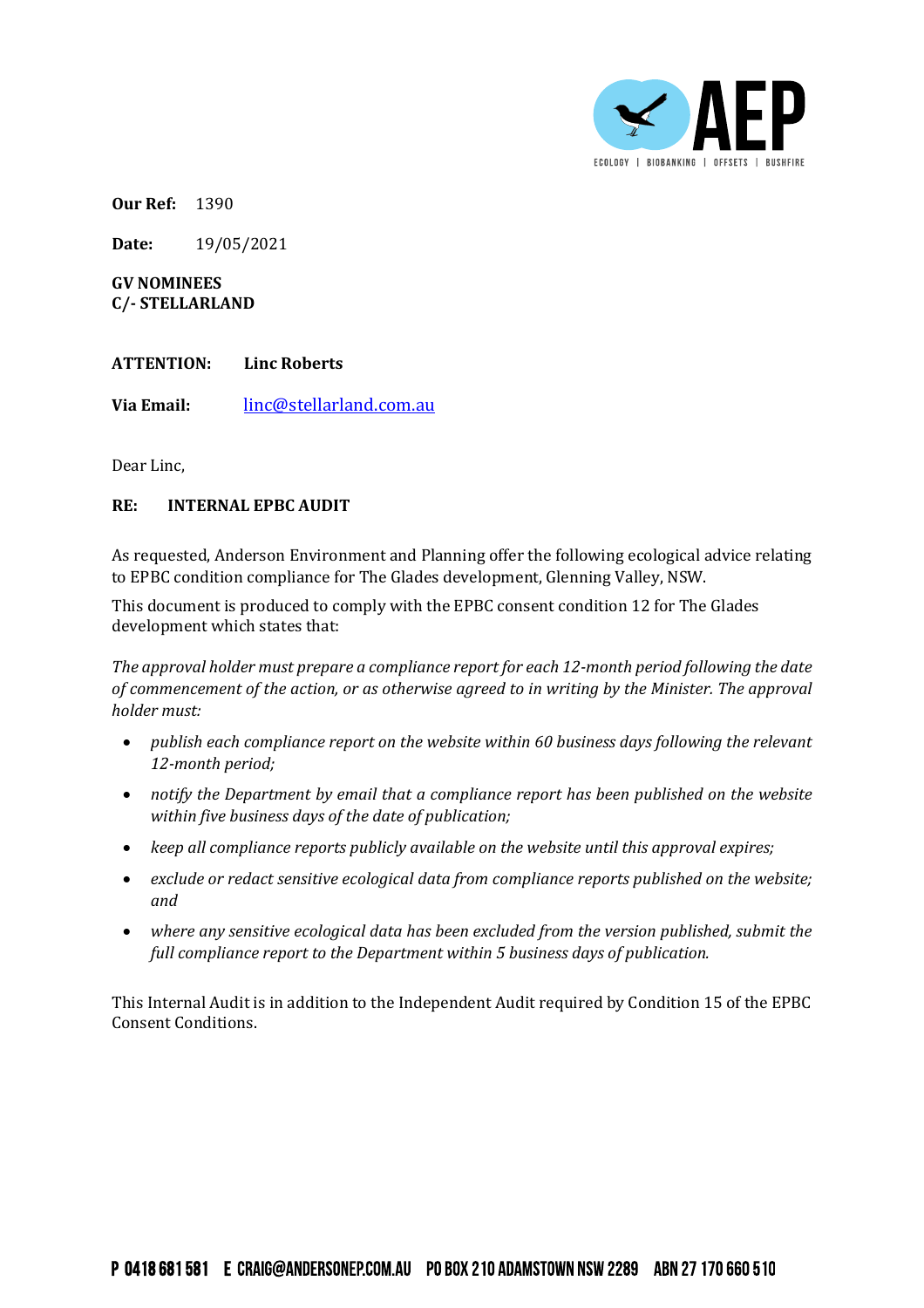

## **Part A Conditions**

*1. The person taking the action must implement conditions 1.4 to 1.8, the development of a Wildlife Management Strategy, of Schedule 1 of the BioBanking Statement issued under the Threatened Species Conservation Act 1995 (NSW) to mitigate the impacts of the action on Blackbutt Open Forest that provides habitat for protected matters.*

**AEP Comment:** This condition has been met with the implementation of a WMS over Stages 1, 4 and 5 clearing works.

*2. The person taking the action must implement condition 1.13, the development of a Vegetation and Fauna Management Plan, of Schedule 1 of the BioBanking Statement issued under the Threatened Species Conservation Act 1995 (NSW), to manage the impacts of the proposed action on retained vegetation that provides habitat for protected matters.*

**AEP Comment:** This condition has been met with the implementation of two VFMPs within the site. The VFMPs cover the White-bellied Sea-eagle impacts arising from Stage 1 land and the E2 and buffer lands associated with the entirety of the site.

*3. The person taking the action must implement all obligations specified in Schedule 2 of the BioBanking Statement issued under the Threatened Species Conservation Act 1995 (NSW) to offset the impacts of the action on Blackbutt Open Forest. If the ecosystem credits required under the obligations specified in Schedule 2 of the Biobanking Statement are retired under the Biodiversity Conservation Act 2016 (NSW), the person taking the action must satisfy the ecosystem credit requirement specified in Part 2 of the Statement of assessment of reasonable equivalence of biodiversity credits issued under the Biodiversity Conservation (Savings and Transitional) Regulation 2017 (NSW).*

*4. The offset measures required under condition 3 must be provided by retiring credits which are like for like for the protected matters.*

**AEP Comment:** Appropriate credits were bought and retired to meet all credit obligations associated with clearing of native vegetation within The Glades development.

*5. The person taking the action must notify the Department in writing of any proposed change to Schedule 2 of the BioBanking Statement within 10 business days of formally proposing a change or being made aware of a proposed change. The person taking the action must also notify the Department in writing of any change to Schedule 2 of the BioBanking Statement within 10 business days of a change being finalised.*

**AEP Comment:** No changes were made to Schedule 2 of the BioBanking Statement.

*6. To protect potential foraging habitat for protected matters the approval holder must not clear or modify more than 22.24 hectares of Blackbutt Open Forest in the area within the "Project Area Boundary" shown in Map 1. The person taking the action must not clear any areas outside the "Project Area Boundary"shown in Map 1.*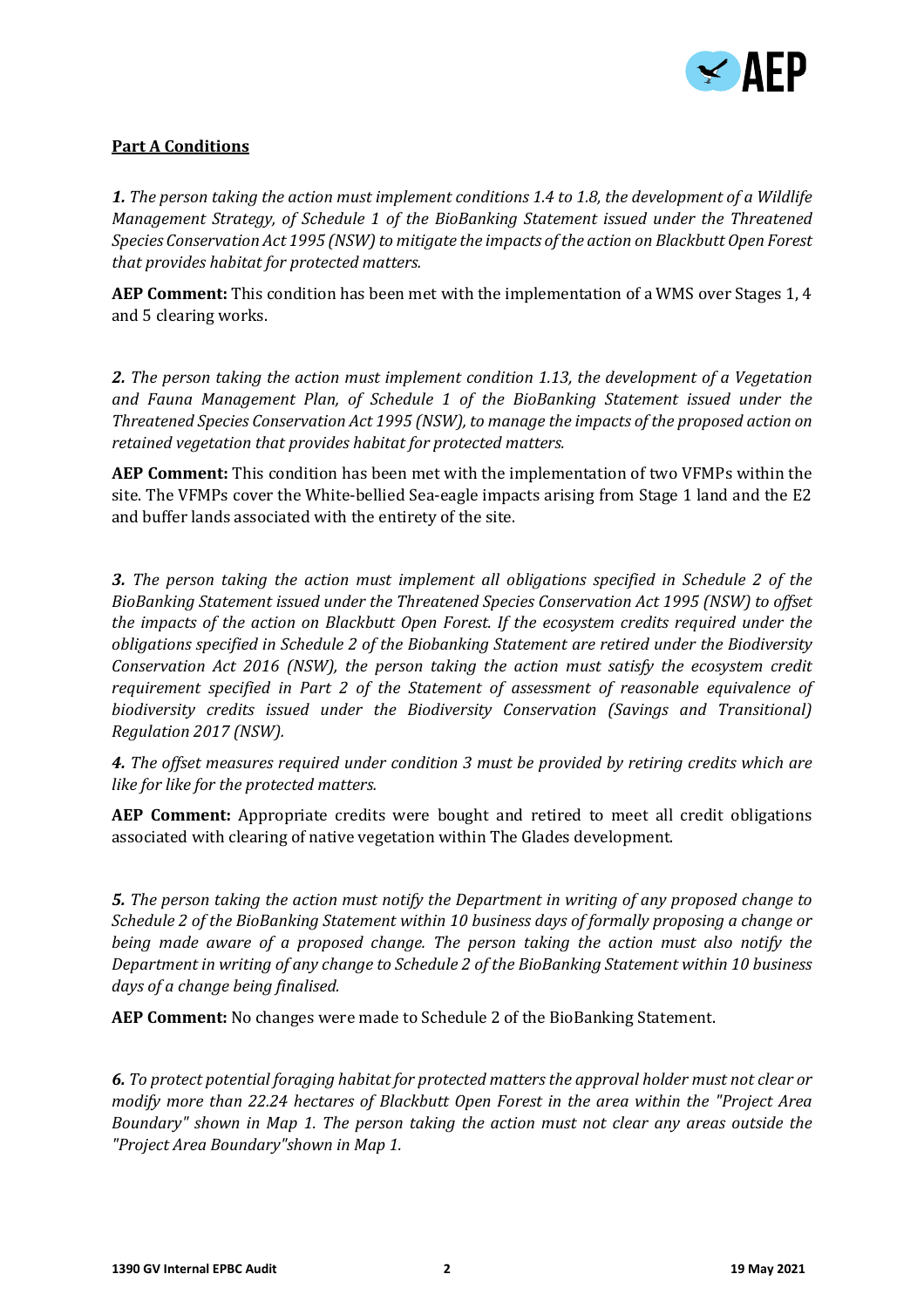

**AEP Comment:** No clearing occurred outside of the Project Area Boundary as shown in Map 1 as part of the Glades development clearing works. An area was cleared through the Blackbutt Open Forest adjacent to Blade Close to facilitate the construction of the trunk sewer main as part of Central Coast Council's Development Service Plan (DSP) for Glenning Valley. This asset is owned and maintained by Central Coast Council. No further clearing has occurred as part of this DA since the 2019/2020 internal audit.

## **Part B Conditions**

*7. The approval holder must notify the Department in writing of the date of commencement of the action within 10 business days after the date of commencement of the action.*

**AEP Comment:** The department was notified on the 6th of February 2019 that the action would commence on 11th of February 2019. Further notification was sent on 11th March 2019, reconfirming that action had commenced on 11th February 2019.

*8. If the commencement of the action does not occur within 5 years from the date of this approval, then the approval holder must not commence the action without the prior written agreement of the Minister.*

**AEP Comment:** N/A as the action commenced before 5 year from the date of approval.

*9. The approval holder must maintain accurate and complete compliance records.*

**AEP Comment:** Compliance records have been sent to and are held by ADWJohnson and GV Nominees. Condition met.

*10. If the Department makes a request in writing, the approval holder must provide electronic copies of compliance records to the Department within the timeframe specified in the request.*

**AEP Comment:** No such request has been made as far as AEP are aware but should a request be made compliance with this request could be met.

*11. The approval holder must:*

- *a. submit the Vegetation and Fauna Management Plan and Wildlife Management Strategy electronically to the Department within two months of its approval;*
- *b. publish the Vegetation and Fauna Management Plan and Wildlife Management Strategy on the website within two months of the date the plan is approved;*
- *c. keep plans published on the website until the end date of this approval.*

**AEP Comment:** The VFMP was sent to the Department and the VFMP and WMS have been published (and remains published) on The Glades website in accordance with this condition.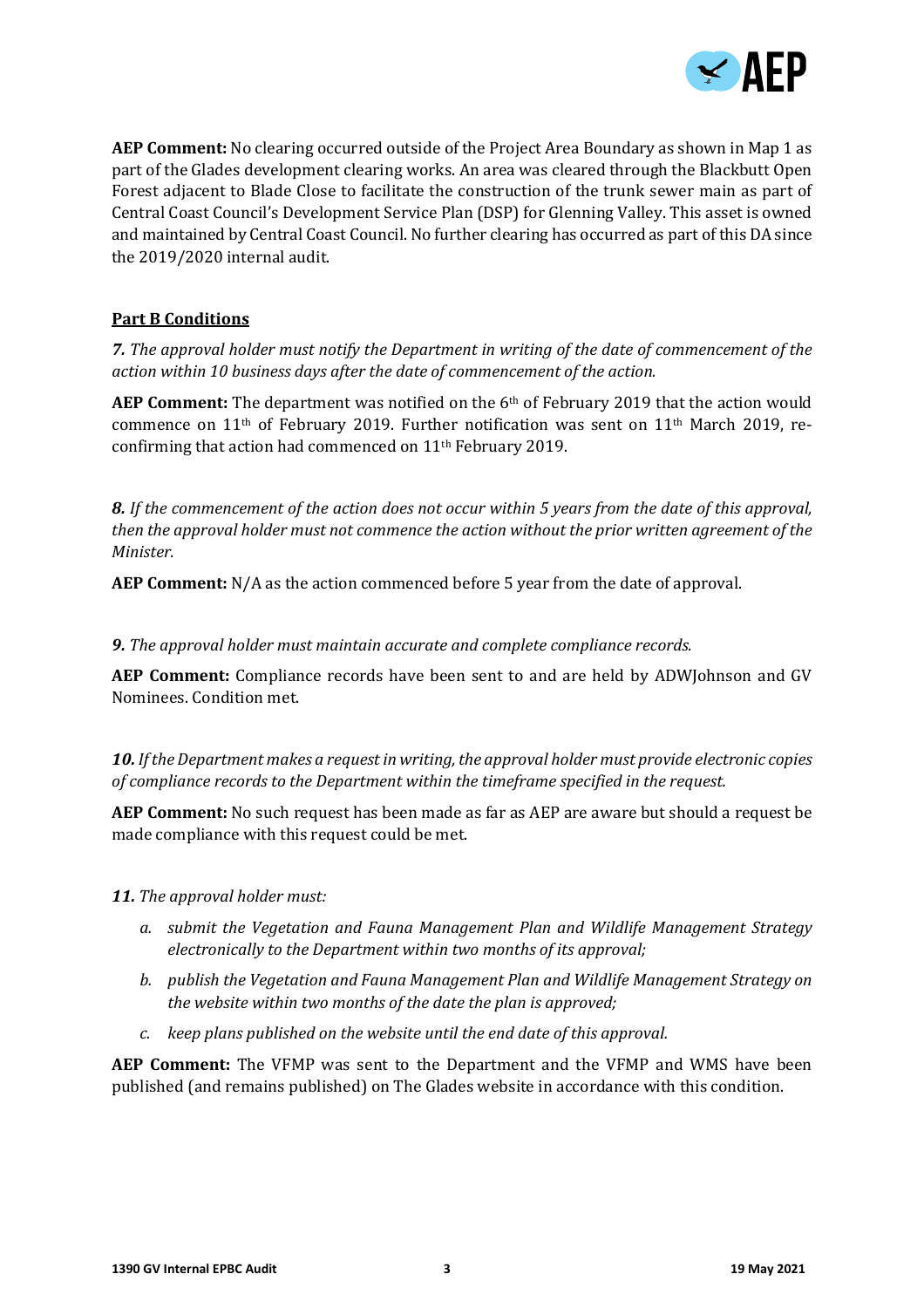

*12. The approval holder must prepare a compliance report for each 12 month period following the date of commencement of the action, or as otherwise agreed to in writing by the Minister. The approval holder must:*

- *a. publish each compliance report on the website within 60 business days following the relevant 12 month period;*
- *b. notify the Department by email that a compliance report has been published on the website within five business days of the date of publication;*
- *c. keep all compliance reports publicly available on the website until this approval expires;*
- *d. exclude or redact sensitive ecological data from compliance reports published on the website; and*
- *e. where any sensitive ecological data has been excluded from the version published, submit the full compliance report to the Department within 5 business days of publication.*

**AEP Comment:** This document has been produced to meet this condition for the 2020/2021 compliance period and will be published on The Glades website as required by the condition.

*13. The approval holder must notify the Department in writing of any: incident; non-compliance with the conditions; or non-compliance with the commitments made in plans. The notification must be given as soon as practicable, and no later than two business days after becoming aware of the incident or non-compliance. The notification must specify:*

- *a. the condition which is or may be in breach; and*
- *b. a short description of the incident and/or non-compliance.*

*14. The approval holder must provide to the Department the details of any incident or noncompliance with the conditions or commitments made in plans as soon as practicable and no later than 10 business days after becoming aware of the incident or non-compliance, specifying:*

- *a. any corrective action or investigation which the approval holder has already taken or intends to take in the immediate future;*
- *b. the potential impacts of the incident or non-compliance; and*
- *c. the method and timing of any remedial action that will be undertaken by the approval holder.*

**AEP Comment:** AEP is unaware of any non-compliance issues relating to the conditions over the 2020/2021 compliance period and as such these conditions are not applicable at this time.

*15. The approval holder must ensure that independent audits of compliance with the conditions are conducted for the 12 month period from 30 November 2018 and for every subsequent 12 month period, or as otherwise requested in writing by the Minister.*

**AEP Comment:** The Independent report covering 30 November 2018 to 30 November 2019 is completed and placed upon The Glades website. The Independent audit process for 1 December 2019 to 30 November 2020 is underway and will be placed upon The Glades website once received.